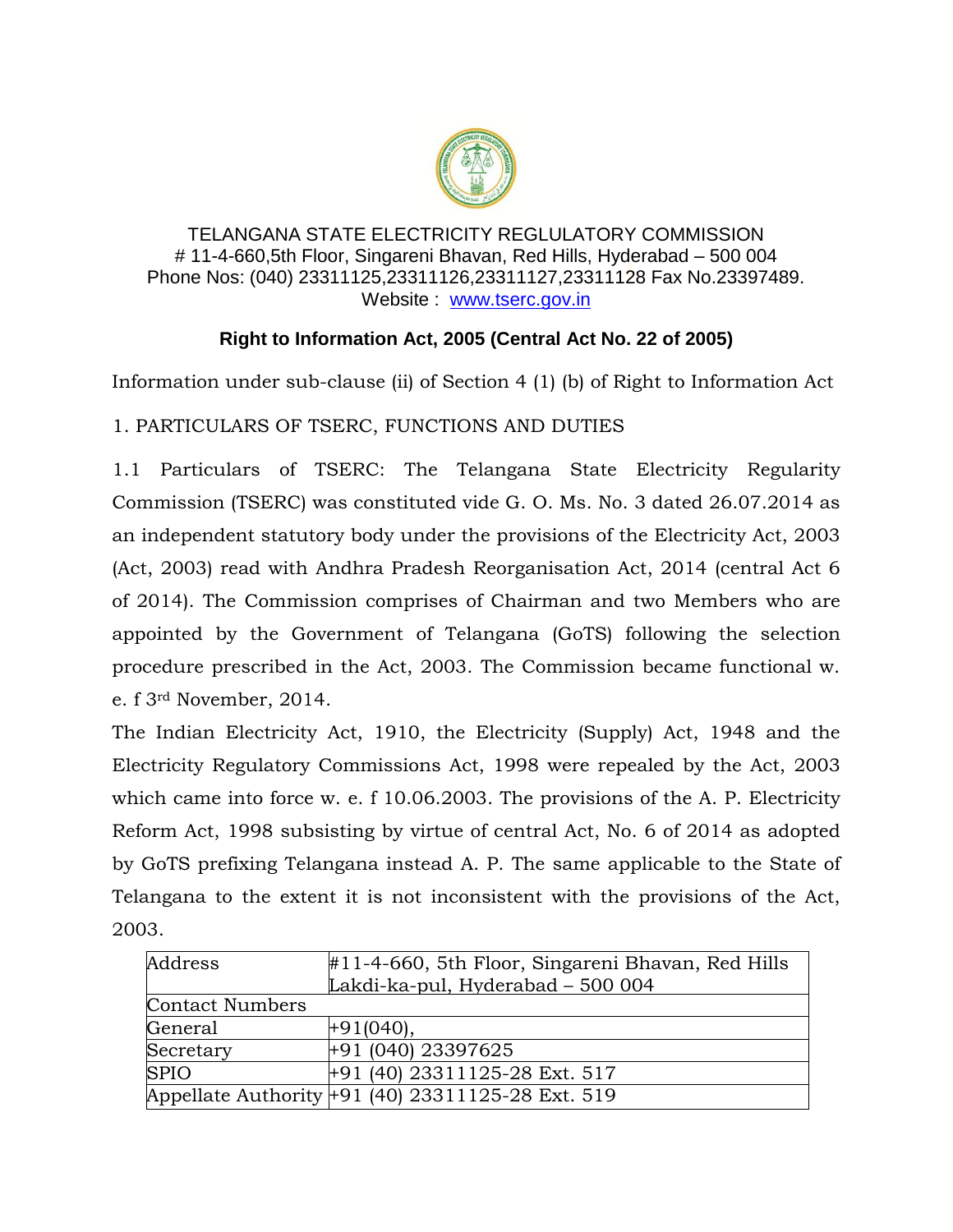- 1.2 Functions of the Commission: Section 86 of the Act, 2003 enumerates the functions of the Commission.
- 1. The Commission shall discharge the following functions, namely:

a. determine the tariff for generation, supply, transmission and wheeling of electricity, wholesale, bulk or retail, as the case may be, within the State:

Provided that where open access has been permitted to a category of consumes under section 42, the State Commission shall determine only the wheeling charges and surcharge there on, if any, for the said category of consumers.

b. regulate electricity purchase and procurement process of distribution licenses including the price at which electricity shall be procured from the generating companies or licensees or from other sources through agreements for purchase of power for distribution and supply within the State;

c. facilitate intra-state transmission and wheeling of electricity;

d. issue licenses to persons seeking to act as transmission licenses, distribution licensees and electricity traders with respect to their operations within the State;

e. promote cogeneration and generation of electricity from renewable sources of energy by providing suitable measures for connectivity with the grid and sale of electricity to any person, and also specify, for purchase of electricity from such sources, a percentage of the total consumption of electricity in the area of a distribution licensee;

f. adjudicate upon disputes between the licensees and generating companies and to refer any dispute for arbitration,

g. levy fee for purposes of the Act;

h. specify State Grid Code consistent with the Grid Code specified under clause h. of sub-section 1.of section79;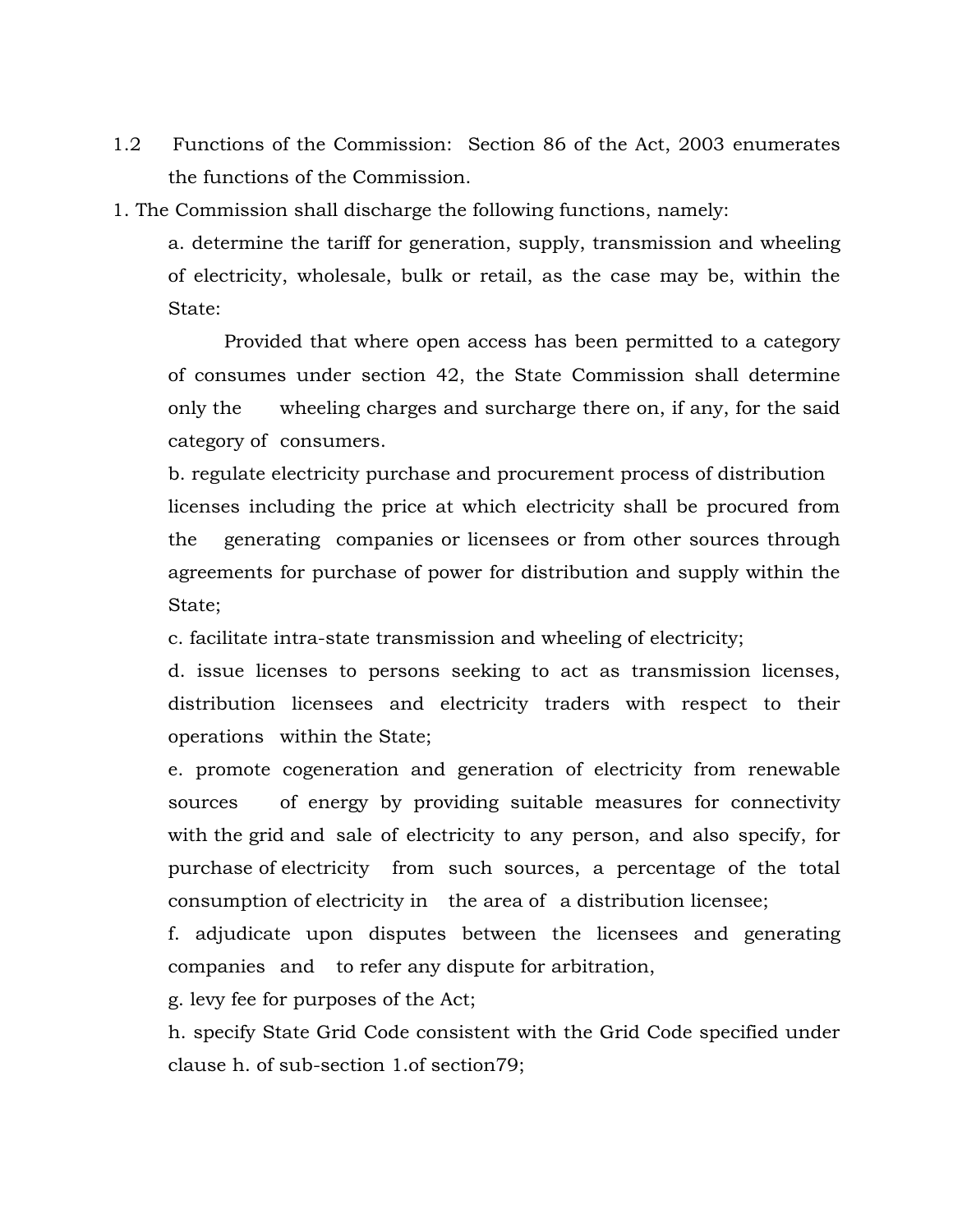i. specify or enforce the standards with respect to quality, continuity and reliability of service by licensees; and

j. fix the trading margin in the intra-State trading of electricity, if considered, necessary;

k. To discharge such other functions as may be assigned under the Act.

2. The Commission shall advise the State Government on all or any of the following matters, namely:-

a. Promotion of competition, efficiency and economy in activities of the electricity industry;

b. Promotion of investment in electricity industry;

- c. Reorganization and restructuring of electricity industry in the State;
- d. Matters concerning generation, transmission, distribution and trading

of electricity or any other matter referred to the Commission by the State Government.

3. The Commission shall ensure transparency while exercising its powers and discharging its functions.

4. In discharge of its functions, the Commission shall be guided by the National Electricity Policy, National Electricity Plan and Tariff Policy published under sub-section 2.of section 3.

2. POWERS AND DUTI ES OF TSERC OFFICERS AND EMPLOYEES

In discharge of its functions and duties, the Commission is assisted by the Director (Law) and Director (Administration) and supported by Joint Directors, Deputy Directors, etc. The organization chart is as shown below: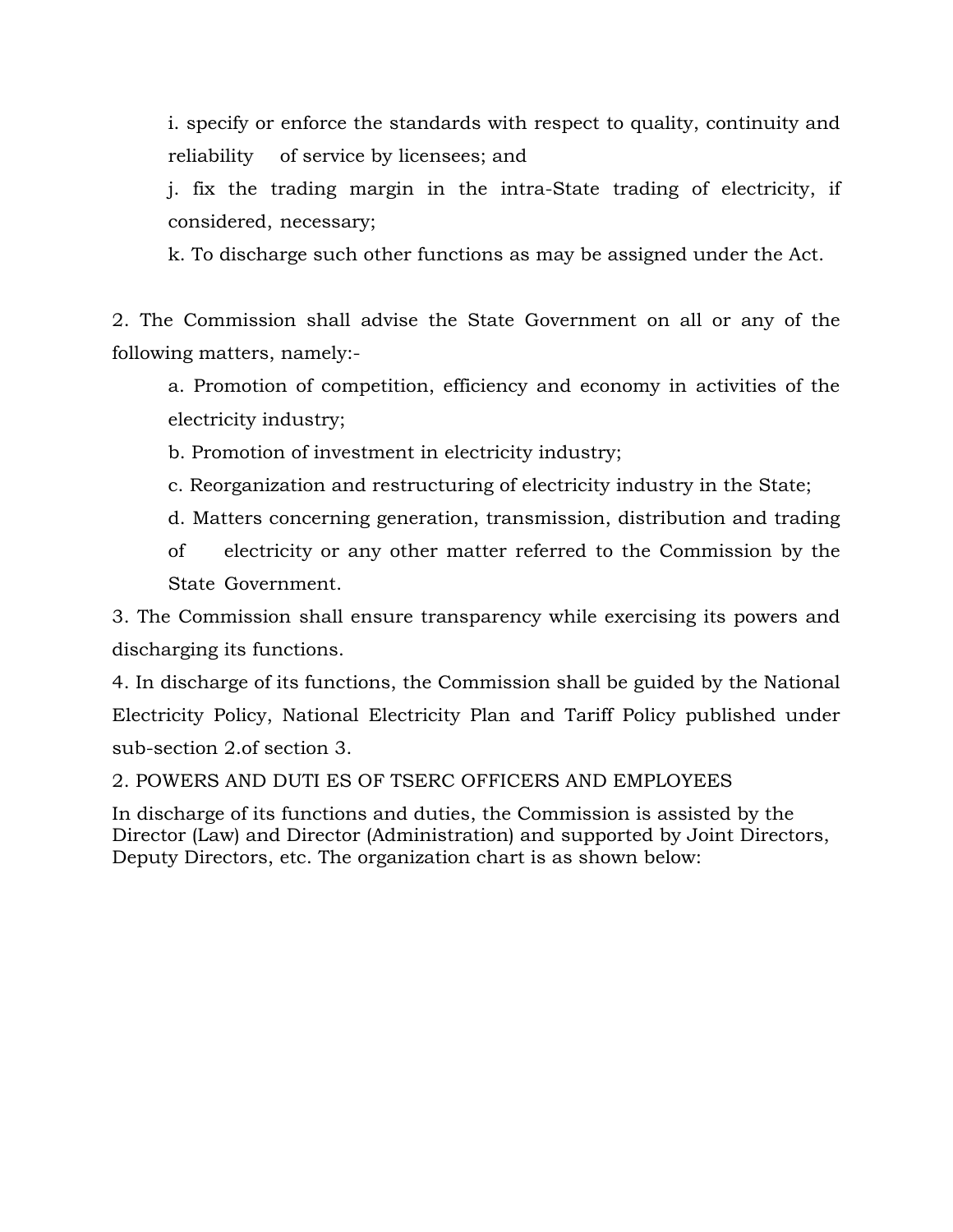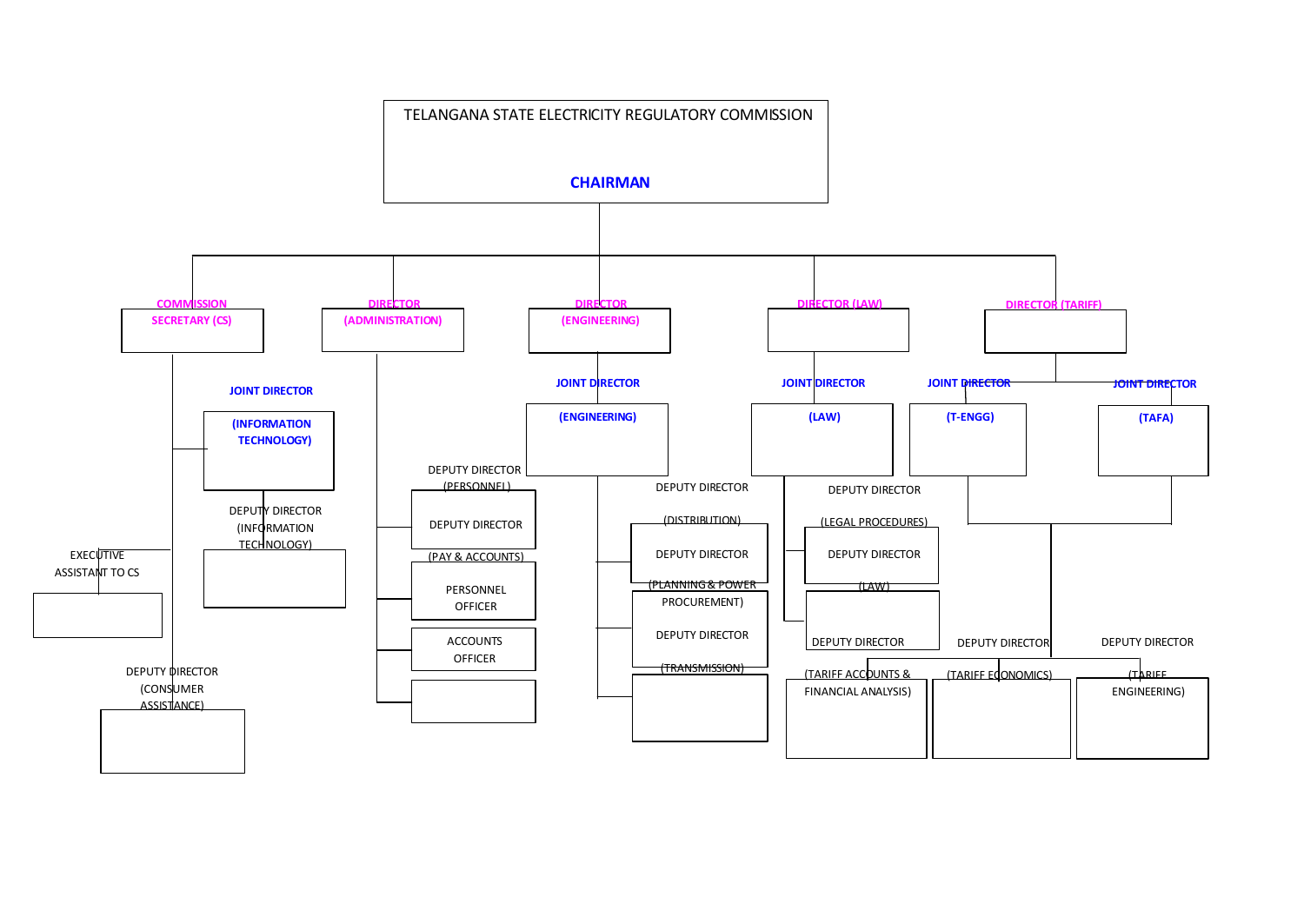The above officers are assisted by the supporting staff such as Private Secretaries (PS), Security Officer, Steno-cum-Computer Operators (SCO), Clerk-Cum-Computer Operators (CCO), Personal Assistants (PA) and Office Subordinates (OS) etc.

3) PROCEDURE FOLLOWED IN THE DECISION MAKING PROCESS, INCLUDING CHANNELS OF SUPERSISION AND ACCOUNTABILITY: TSERC is a statutory organisation established under the A. P. Reorganisation Act, 2014 and continuing to function under the Electricity Act, 2003 (Act, 2003). The Commission discharges its functions and duties by exercising the powers vested in it under the Act, 2003 and as per the procedure laid down in the TSERC (Conduct of Business) Regulations, 2015 (Regulation No. 2 of 2015) as amended from time to time.

4) NORMS SET FOR THE DISCHARGE OF ITS FUNCTIONS: The TSERC established norms for conduct of its proceedings and discharge of its functions and notified the same vide TSERC (Conduct of Business) Regulations, 2015 (Regulation No. 2 of 2015) as amended from time to time.

5) RULES, REGULATIONS, and INSTRUCTIONS, MANUALS AND RECORDS HELD OR UNDER THE CONTROL OR USED BY THE EMPLOYEES FOR DISCHARGING THE FUNCTIONS: TSERC is empowered under the Act, 2003 for notifying various regulations. Regulations as approved will be notified from time to time and are available on the website of the Commission apart from they being published in the official gazette.

6) STATEMENT OF THE CATEGORIES OF DOCUMENTS THAT ARE HELD OR UNDER THE CONTROL OF TSERC: The following categories of documents are available in the Commission:

- i. Regulations made by TSERC
- ii. Orders issued by TSERC on the petitions filed before it or suo moto.
- iii. Proceedings issued by TSERC in discharge of its functions / duties under the Act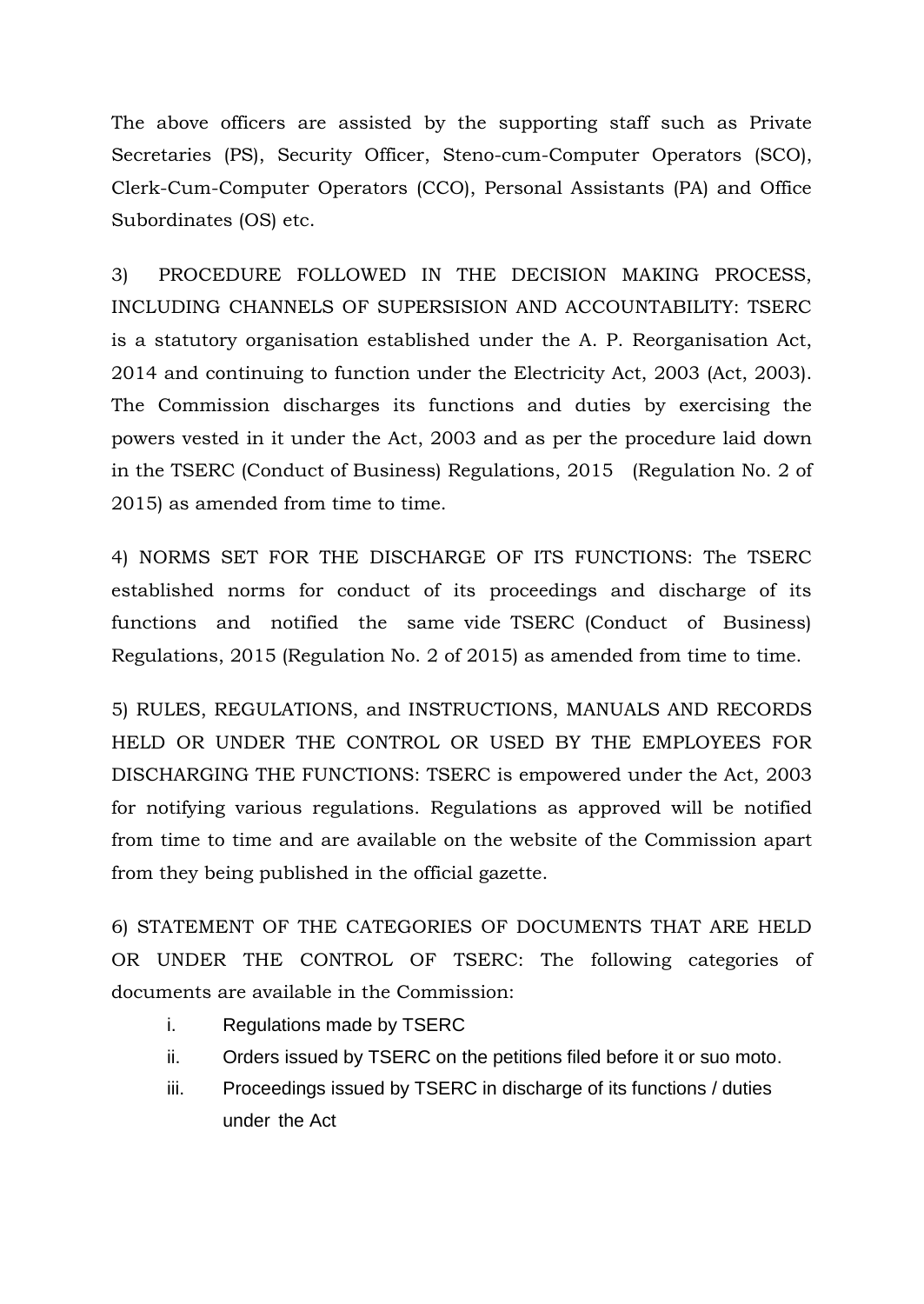All the regulations, orders and proceedings issued by the Commission from time to time since its inception from 3rd November 2014 are also available in the Commission's website [www.tserc.gov.in.](http://www.tserc.gov.in/)

7) PARTICULARS OF ANY ARRANGEMENT THAT EXISTS FOR CONSULTATION WITH REPRESENTATIVES OF THE MEMBERS OF THE PUBLIC IN RELATION TO THE FORMULATION OF THE POLICY OR IMPLEMENTATION THEREOF: Tariff orders and orders for consent of PPAs of utilities involving purchases from major generating stations are finalised by the Commission duly following the consultation process and public hearings. Public notices and press releases are issued to invite responses from interested persons and general public and public hearings are conducted to hear those who are desirous of being heard in person and the same are considered before finalisation of the tariff orders.

Similarly the draft regulations prepared in exercise of the provisions of the Act are pre-published as required under the Act for comments / suggestions from public and the responses received are considered by the Commission before notification of the Regulations.

8) STATEMENT OF THE BOARDS, COUNSILS, COMMITTEES AND OTHER BODIES CONSISTING OF TWO OR MORE PERSONS CONSTITUTED AS IT'S A PART OR FOR THE PURPOSE OF THE ADVISE, AND AS TO WHETHER MEETINGS OF THOSE BOARDS, COUNCILS, COMMITTEES AND OTHER BODIES ARE OPEN TO THE PUBLIC OR THE MINUTES OF SUCH MEETINGS ARE ACCESSIBLE FOR PUBLIC:

STATE ADVISORY COMMITTEE (SAC): The Act, 2003 provides for constitution of State Advisory Committee. TSERC vide proceedings No. TSERC / Secy / IT 30006 dated 09.02.2015 constituted State Advisory Committee (SAC) comprising of 19 members, including the Chairperson and Members of TSERC. The other members of the committee are representing the interests of consumers, industry, transport, agriculture, labour, consumers, NGOs and academic and research bodies in the electricity sector.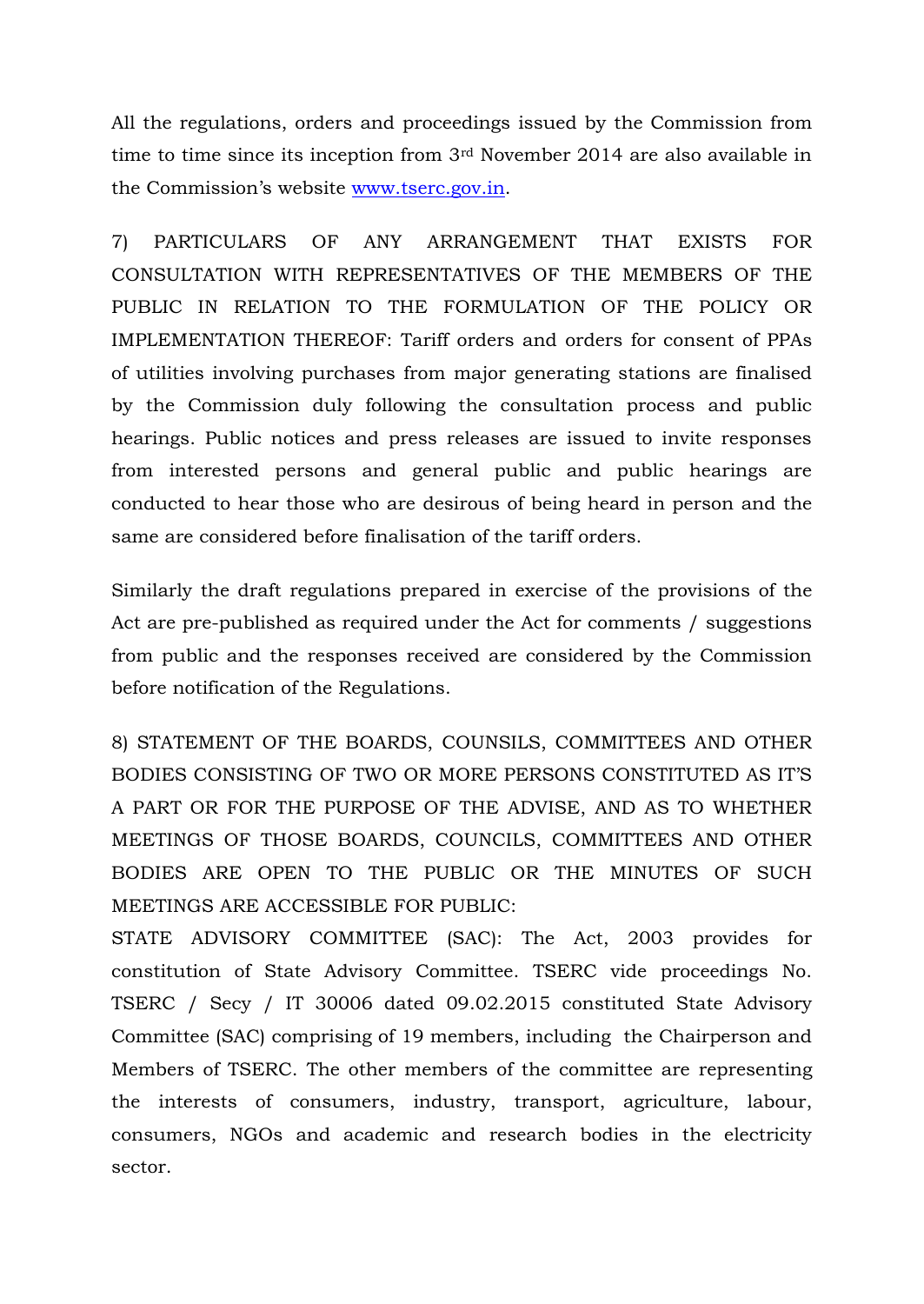The objects of the State Advisory Committee shall be to advise the Commission:

- i. Major questions of policy
- ii. Matters relating to quality, continuity and extent of service provided by the licensees
- iii. Compliance by licensees with the conditions and requirements of their licence
- iv. Protection of consumer interest and
- v. Electricity supply and overall standards of performance by utilities

## 9) DIRECTORY OF THE OFFICERS AND EMPLOYEES:

| Sl. No     | Name                        | Designation                |
|------------|-----------------------------|----------------------------|
| Commission |                             |                            |
| 1.         | Sri. T. Sriranga Rao        | Chairman                   |
| 2.         | Sri. M. D. Manohar Raju     | Member (Technical)         |
| 3.         | Sri. Bandaru Krishnaiah     | Member (Finance)           |
|            | Officers & Supporting Staff |                            |
| 4.         | Sri. Umakanta Panda         | Commission Secretary [FAC] |
| 5.         | Sri. Umakanta Panda         | Joint Director (I T)       |
| 6.         | Sri. Nagaraj Naram          | Joint Director (Law)       |
| 7.         | Smt. P. Sarada              | Joint Director (TE)        |
| 8.         | Sri. N. Bhanu Prakash       | Joint Director (Personnel  |
|            |                             | $&$ Accts i/c)             |
| 9.         | Smt. S. Vilma Samuel        | Personnel Officer          |
| 10.        | Sri. A. Lakshman Kumar      | Private Secretary          |
| 11.        | Sri. B. Durga Prasad        | Senior Personal Assistant  |
| 12.        | Sri. P. Amarnath            | Accountant                 |
| 13.        | Sri. M. Iqbal Ansari        | Liaison Officer            |
| 14.        | Sri. Y. Damodar Rao         | Receptionist               |
| 15.        | Sri. A. Rehman              | Driver                     |
| 16.        | Sri. Mohammed Ali           | Messenger                  |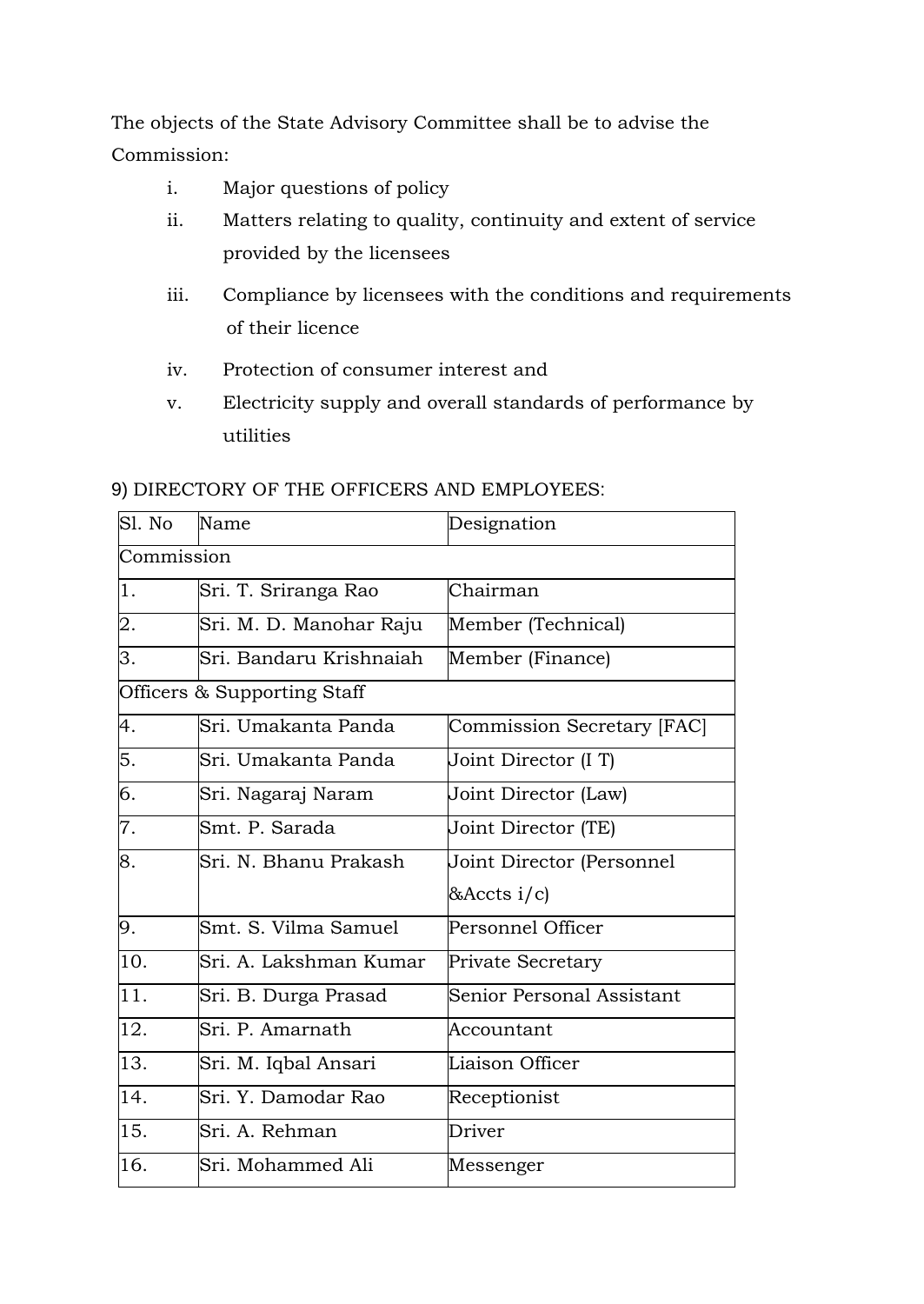| 117. | Sri. P. Anil Chand    | Telephone operator |
|------|-----------------------|--------------------|
| 18   | Sri. G. Kumar         | Caretaker          |
| 19   | Sri. P. Srinivasa Rao | Cashier            |
|      | Sri. B. Srinivas      | Telephone operator |

10) MONTHLY REMUNERATION RECEIVED BY EACH OF THE OFFICERS AND EMPLOYEES INCLUDING THE SYSTEM OF COMPENSATION AS PROVIDED IN THE REGULATIONS:

The monthly remuneration and compensation being received by the Officers and employees are as follows:

|                  | Sl. NoName                                 | Designation                | Pay level as per pay |
|------------------|--------------------------------------------|----------------------------|----------------------|
|                  |                                            |                            | matrix               |
| $\overline{1}$ . | Sri T. Sriranga Rao                        | Chairman                   | As per High Court    |
| 2.               | Sri. M. D. Manohar Raju Member (Technical) |                            | Judges<br>conditions |
| 3.               | Sri. Bandaru Krishnaiah Member (Finance)   |                            | of service and pay   |
|                  |                                            |                            | rules                |
| 4.               | Sri. Umakanta Panda                        | Commission Secretary       | 14                   |
|                  |                                            | [FAC]                      |                      |
| 5.               | Sri. Umakanta Panda                        | Joint Director (IT)        | 14                   |
| 6.               | Sri. Nagaraj Naram                         | Joint Director (Law)       | 13A                  |
| 7.               | Smt. P. Sarada                             | Joint Director (TE)        | 13A                  |
| 8.               | Sri. N. Bhanu Prakash                      | Joint Director (Personnel) | 13A                  |
| 9.               | Smt. S. Vilma Samuel                       | Personnel Officer          | 10                   |
| 10.              | Sri. A. Lakshman Kumar Private Secretary   |                            | $\overline{7}$       |
| 11.              | Sri. B. Durga Prasad                       | Senior Personal Assistant  | 6                    |
| 12.              | Sri. P. Amarnath                           | Accountant                 | 6                    |
| 13.              | Sri. M. Iqbal Ansari                       | Liaison Officer            | 5                    |
| 14.              | Sri. Y. Damodar Rao                        | Receptionist               | 3                    |
| 15.              | Sri. A. Rehman                             | Driver                     | 3                    |
| 16.              | Sri. Mohammed Ali                          | Messenger                  | 3                    |
| 17.              | Sri. P. Anil Chand                         | Telephone operator         | 3                    |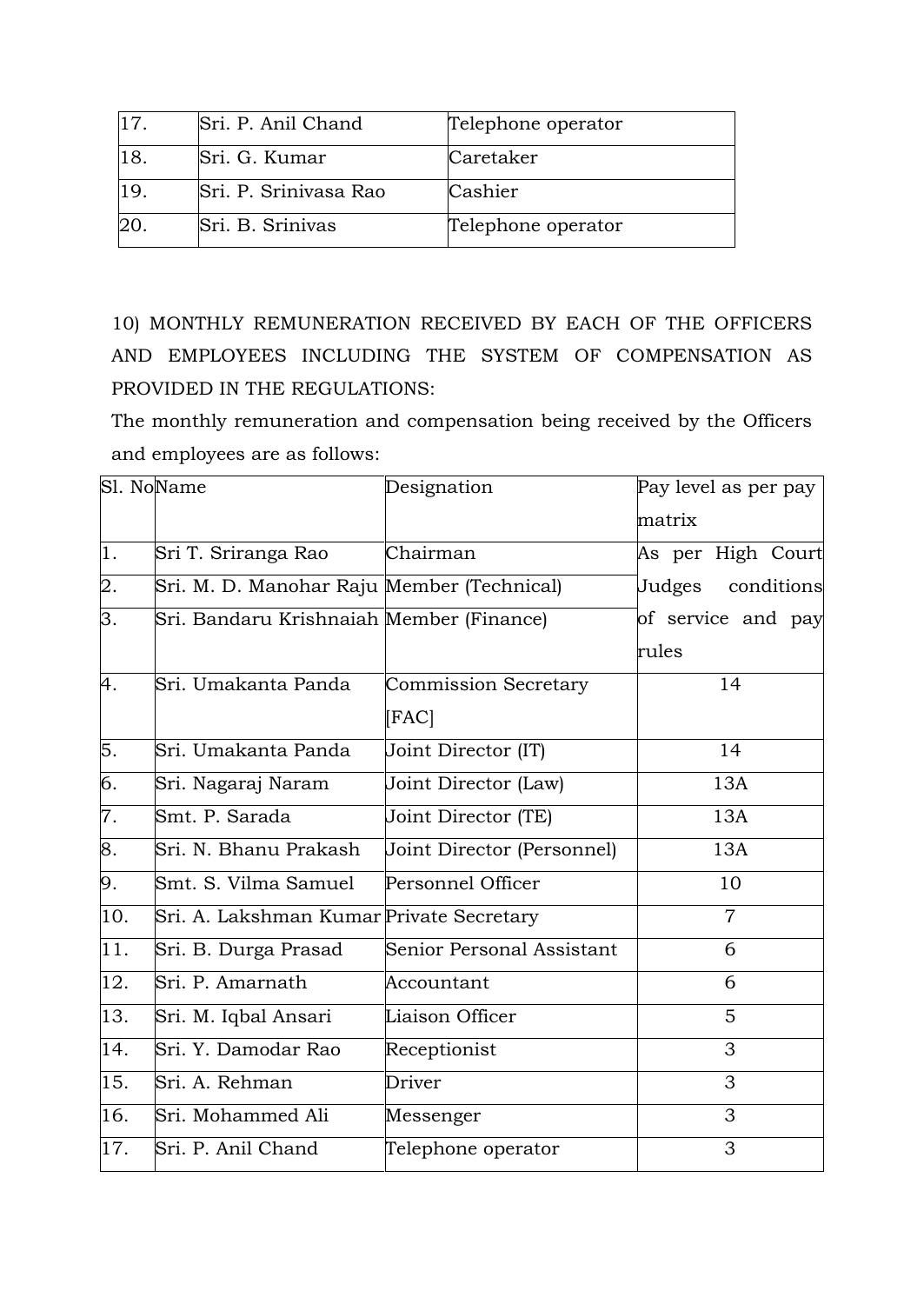|    | Sri. G. Kumar         | Caretaker          |  |
|----|-----------------------|--------------------|--|
|    | Sri, P. Srinivasa Rao | Cashier            |  |
| 20 | Sri.B.Srinivas        | Telephone operator |  |

11) BUDGET ALLOCATED TO EACH AGENCY, INDICATING THE PARTICULARS OF ALL PLANS, PROPOSED EXPENDITURES AND REPORTS ON DISBURSEMENTS MADE:

Budgetary allocation and expenditures are as follows:

Government of Telangana has allocated a budget of Rs. 7.54 crores to TSERC during the FY 2019-20 (upto Sept, 2019)

12) MANNER OF EXECUTION OF SUBSIDY PROGRAMMES, INCLUDING THE AMOUNTS ALLOCATED AND THE DETAILS OF BENEFICIARIES OF SUCH PROGRAMMES:

Nil

13) PARTICULARS OF RECEIPIENTS OF CONCESSIONS, PERMITS OR AUTHORISATIONS GRANTED

Nil

14) DETAILS IN RESPECT OF THE INFORMATION, AVAILABLE TO OR HELD, REDUCED IN AN ELECTRONIC FORM:

Orders, Regulations, Proceedings etc., are available in the Commission's website [www.tserc.gov.in.](http://www.tserc.gov.in/)

15) PARTICULARS OF FACILITIES AVAILABLE TO CITIZENS FOR OBTAINING INFORMATION, INCLUDING THE WORKING HOURS OF A LIBRARY OR READING ROOM, IF MAINTAINED FOR PUBLIC USE:

All the information regarding the Commission is available in the Commission's website. Specific information can be obtained by making a written request to the State Public Information Officer, TSERC on payment of applicable fee and charges. Library is maintained and its working hours are 10:30 hrs. to 17:00 hrs. on all working days.

16) NAMES, DESIGNATIONS AND OTHER PARTICULARS OF THE PUBLIC INFORMATION OFFICERS: